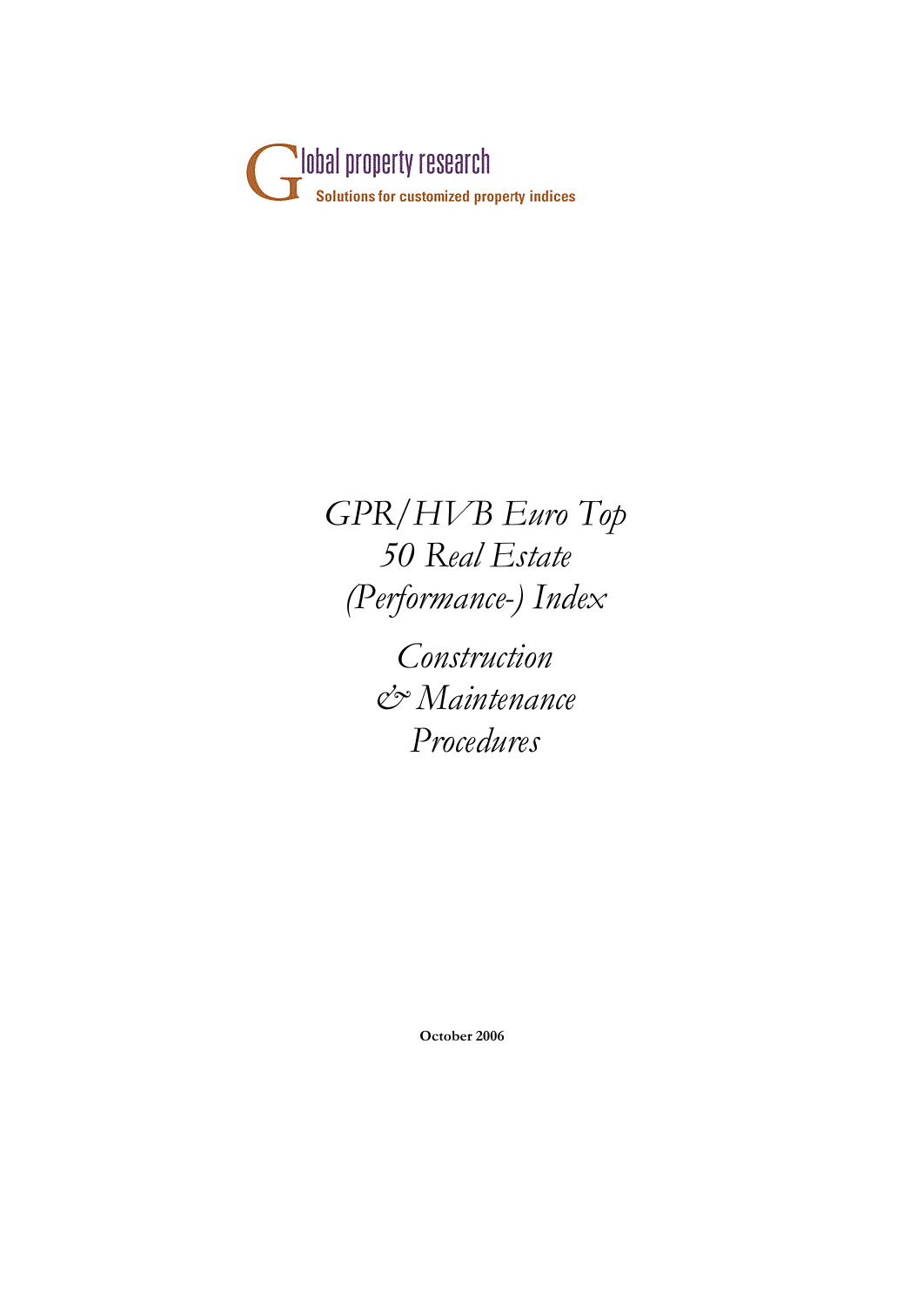# *Contents*

| 1 | Glossary                                                                          | 3              |
|---|-----------------------------------------------------------------------------------|----------------|
|   | GPR/HVB Euro Top 50 Real Estate (Performance-) Index Calculation Procedures       | $\overline{4}$ |
| 2 | Composition of the GPR/HVB Euro Top 50 Real Estate (Performance -) Index          | 5              |
| 3 | Calculation of the GPR/HVB Euro Top 50 Real Estate (Performance-) Index           | 7              |
| 4 | Publication of the GPR/HVB Euro Top 50 Real Estate (Performance-) Index           | 8              |
| 5 | Periodic adjustment of the GPR/HVB Euro Top 50 Real Estate (Performance-) Index 9 |                |
| 6 | Final provisions for the GPR/HVB Euro Top 50 Real Estate (Performance-) Index     | 11             |
|   |                                                                                   |                |
|   | Appendix                                                                          | 12             |
|   | Technical Appendix                                                                | 13             |
| 8 | Price Source Appendix                                                             | 15             |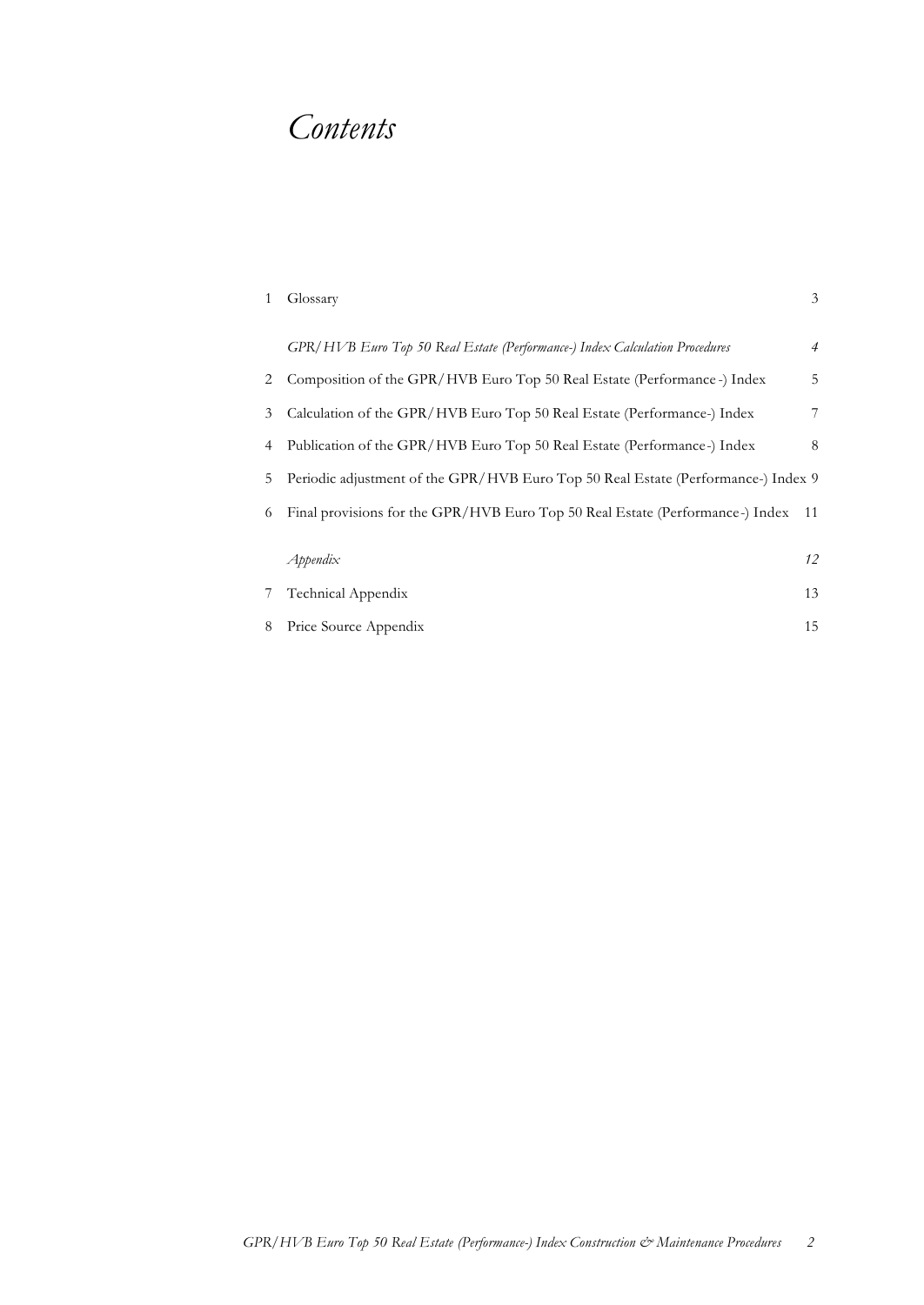| Adjustment factor      | A multiplier to correct for changes in the intrinsic value of the stock not<br>having return implications.                                                                       |
|------------------------|----------------------------------------------------------------------------------------------------------------------------------------------------------------------------------|
| Bank fund              | A property company, managed by a bank, with an unlimited amount of<br>shares. The company issues and buys back shares constantly at a price<br>determined by the company itself. |
| Base                   | Initial value of the index.                                                                                                                                                      |
| Compiler               | Party responsible for the management and maintenance of the indices                                                                                                              |
| De-merger              | Situation in which a company splits up in two or more entities, which<br>may be floated.                                                                                         |
| Development activities | Property holdings under construction                                                                                                                                             |
| Directors' holdings    | Shares held by the management and board of Directors of the company                                                                                                              |
| Ex-dividend date       | First trading date at which the holder of the stock is no longer entitled to<br>receive the subsequent dividend                                                                  |
| Free float             | The number of shares outstanding considered to be available for trading<br>on the stock market                                                                                   |
| Gross dividends        | Dividends before taxes                                                                                                                                                           |
| Indicative values      | Values subject to change                                                                                                                                                         |
| Investment activities  | Income generating property holdings, including land                                                                                                                              |
| Market capitalization  | Number of shares outstanding times the share price                                                                                                                               |
| Nominee account        | A joint share account held by a financial institution aggregating various<br>separate share holdings                                                                             |
| Operational turnover   | Recurrent income from activities                                                                                                                                                 |
| Primary stock listing  | Quotation of the stock with the highest number of shares traded                                                                                                                  |
| Spin-off               | Situation in which a company disposes part of its portfolio by creating a<br>separate entity, which subsequently may be floated                                                  |
| Suspension of trading  | A temporary deferral of regulated trading                                                                                                                                        |
| Trading volume         | Share turnover expressed as the number of shares traded times the price<br>of the shares in US dollars                                                                           |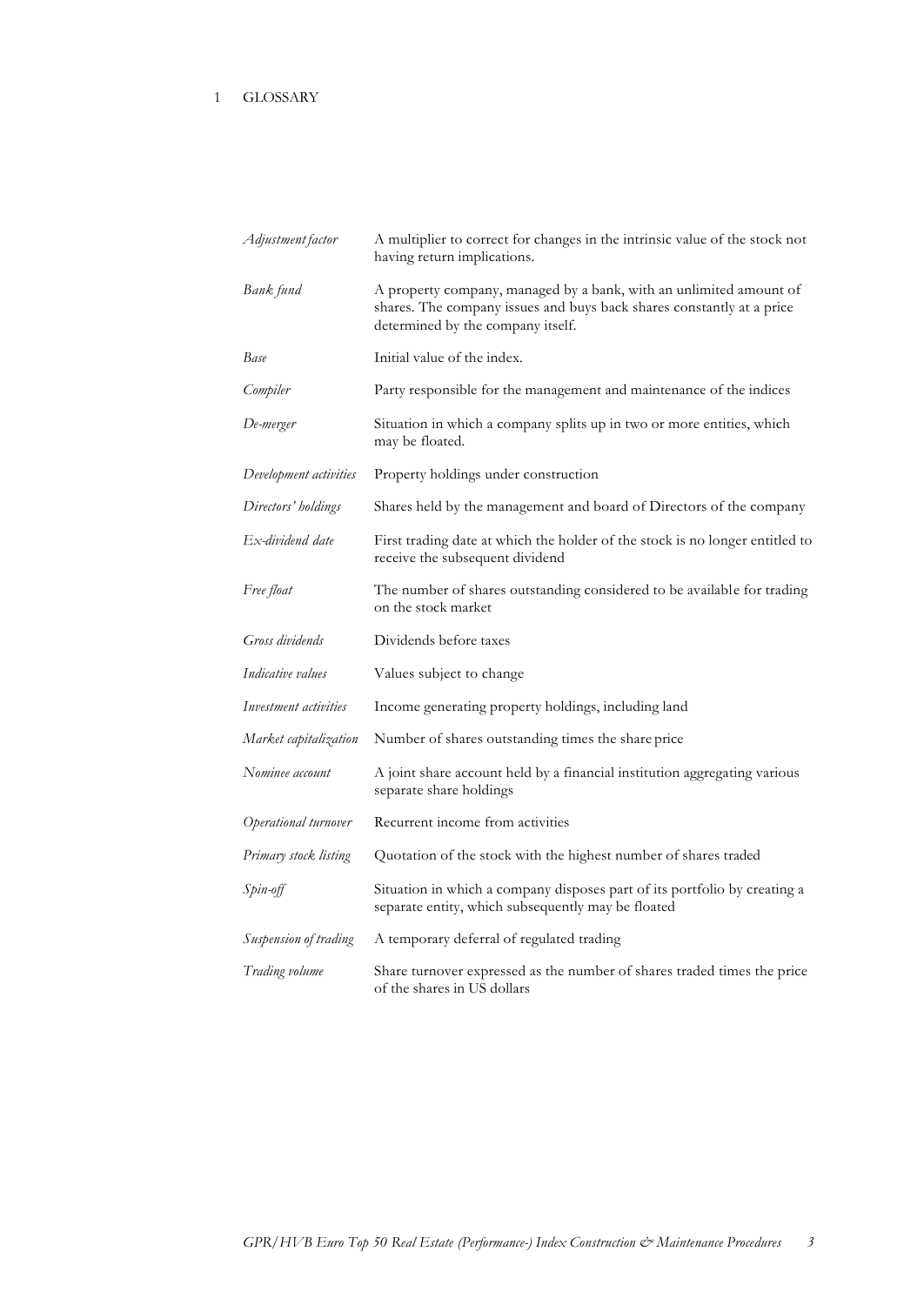*GPR/HVB Euro Top 50 Real Estate (Performance-) Index Calculation Procedures*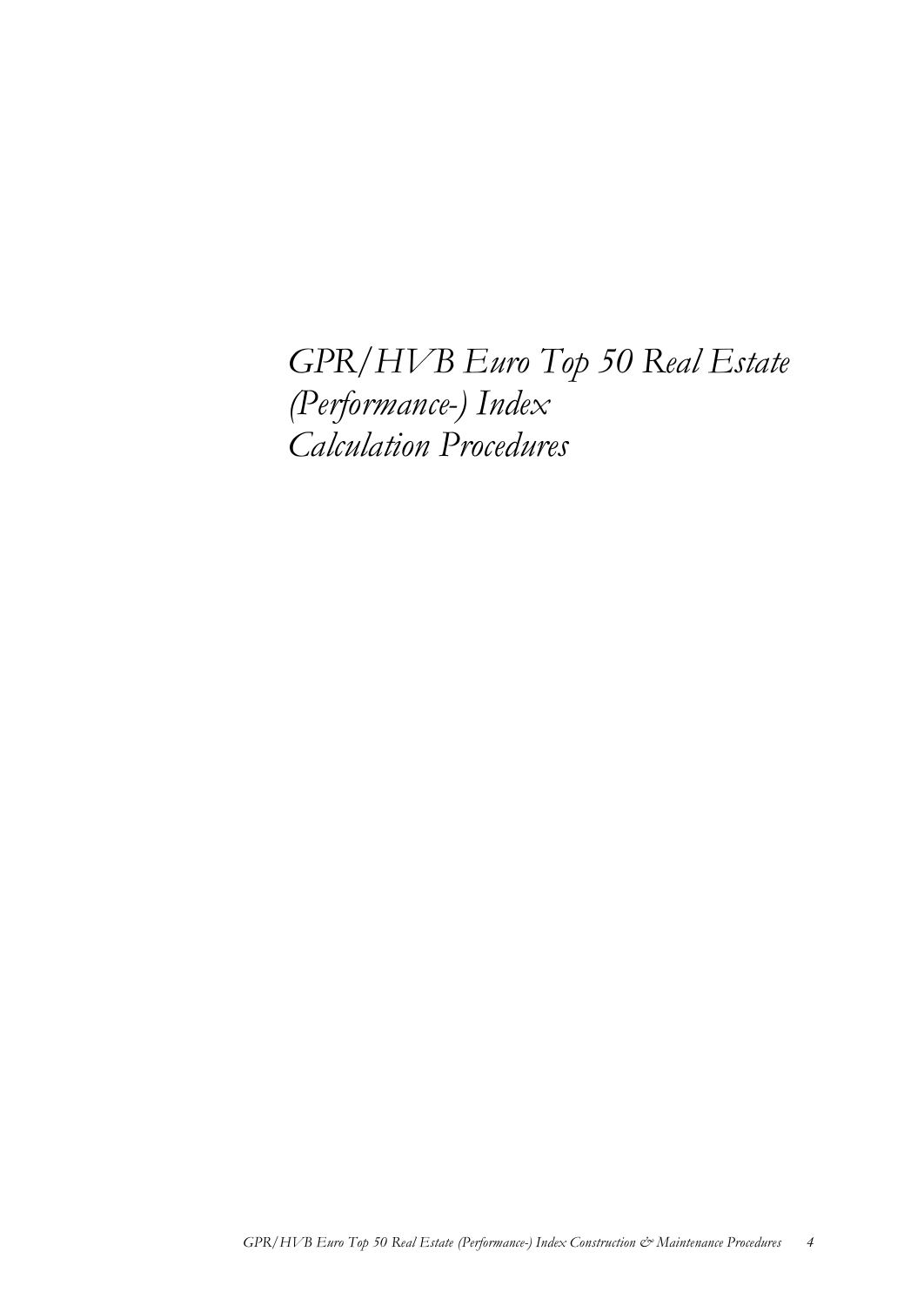# 2 COMPOSITION OF THE GPR/HVB EURO TOP 50 REAL ESTATE (PERFORMANCE-) INDEX

- 2.1 The GPR/HVB Euro Top 50 Real Estate (Performance-) Index is a weighted index and based on shares of companies included in the GPR General Index, and is composed in such a way that it is considered to be representative for the movements in the Continental European property share market.
- 2.2 The GPR/HVB Euro Top 50 Real Estate (Performance-) Index includes the 50 stocks with the highest monthly trading volume, measured as the twelve month trading volume in US dollars over the previous twelve months. If a company has a track record of less than twelve months, the monthly trading volume is measured as the six month trading volume in US dollars over the previous six months.
- 2.3 Only stock exchange quoted companies are eligible for inclusion in the GPR/HVB Euro Top 50 Real Estate (Performance-) Index. Companies are selected if their annual trading volume exceeds EUR 25 million.
- 2.4 Companies are eligible for inclusion if the 12-month historical rolling dividend yield exceeds 0.5 percent in each of the past three months. If a company is already a constituent of the GPR/HVB Euro Top Real Estate (Performance-) Index, then it will only be excluded if its twelve month historical rolling dividend yield is below 0.5 percent in each of the past three months. If a company has a track record of less than twelve months, but it displays a dividend yields of more than 0.5 percent in each of the past three months, then it is eligible for inclusion. Special dividend payments by a company are not taken into account for the determination of their twelve month historical rolling dividend yield. If a company has a track record of less than 12 months, but it displays an estimated dividend yield of more than 0.5% for a 12 month period then it is eligible for inclusion.
- 2.5 Companies are eligible for inclusion if they have a primary listing within the European Economic Area plus Switzerland and minus the United Kingdom.
- 2.6 If there are less than 50 companies that apply to articles 2.4 and 2.5, then this number of companies will be included in the GPR/HVB Euro Top 50 Real Estate (Performance-) Index.
- 2.7 Comnpanies are selected if their free float market capitalization exceeds EUR 50 million. Free float is reduced to reflect share holdings of more than 10% of the shares outstanding. Combinations of holdings under ten percent never qualify, unless these smaller holdings belong to one fiscal entity. Directors' holdings never qualify as free float, even when these holdings fall below ten percent. Nominee accounts are always considered to be part of available market capitalization. In case both a parent and a daughter company are part of the index, the free float of the daughter company will be lowered to reflect the stake of the parent company in the daughter company.
- 2.8 Companies are included for which at least 75% of operational turnover is derived from investment activities (property investment companies) or investment and development activities combined (hybrid property companies). In the latter case at least 25% of operational turnover needs to be derived from investment activities.
- 2.9 Operational turnover is determined using figures of the latest available financial statements of the property company. If operational turnover cannot be derived from these financial statements, property assets will serve as the criterion to determine inclusion.
- 2.10 The GPR/HVB Euro Top 50 Real Estate (Performance-) Index includes office, residential, retail, industrial, diversified, hotel and healthcare property companies. Whenever a company derives at least 60% of operational turnover from one specific property type, the compiler considers this company to be specialized in this property sector. For companies in the hotel and healthcare sector, it must be certain they are an investor and not an operator. The financial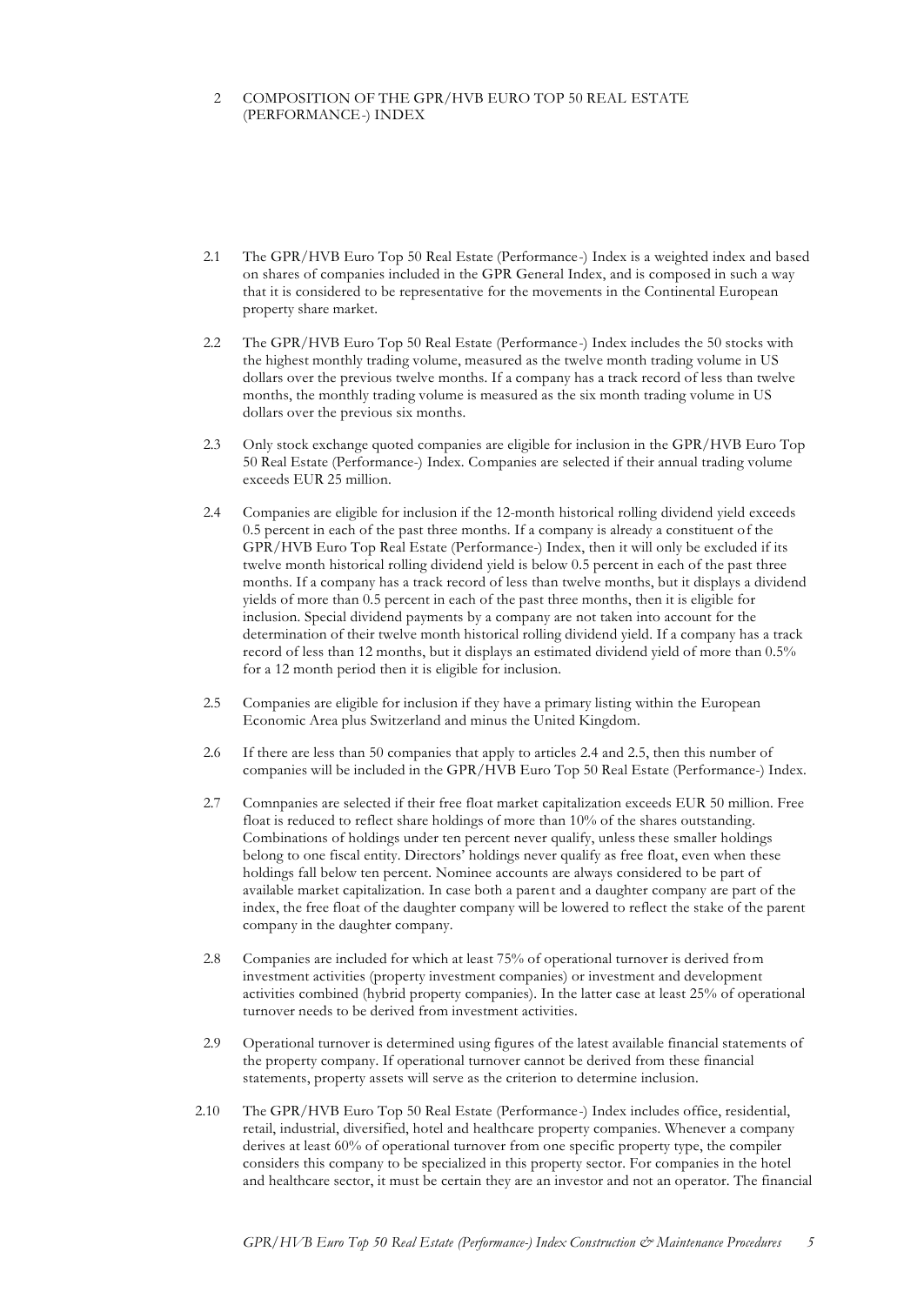information needs to be clear on how the income is derived, from which activities. In case of doubt, the company will not be included.

- 2.11 The stocks included in the GPR/HVB Euro Top 50 Real Estate (Performance-) Index are assigned a base weighting derived from their free float on the date of periodic adjustment.
- 2.12 Country weights are the sum of weighting factors of individual constituents in every country.
- 2.13 If a company derives over 75% of the operational turnover from one country, not being the country of its primary stock listing, the company is placed in the index of the country in which the assets are located.
- 2.14 In case of exclusion of a company from the index, the compiler will not assign another company for inclusion.
- 2.15 There are no investments in funds whose taxation basis is not subject to a German tax certificate in terms of Sec. 5 para. 1 no. 3 Investment Tax Act ("InvStG") (verifying that the fund's income determination complies with German tax priciples and appropriately published in the German electronic Federal Gazette) resulting in the investors' penalty taxation according to Sec. 6 InvStG.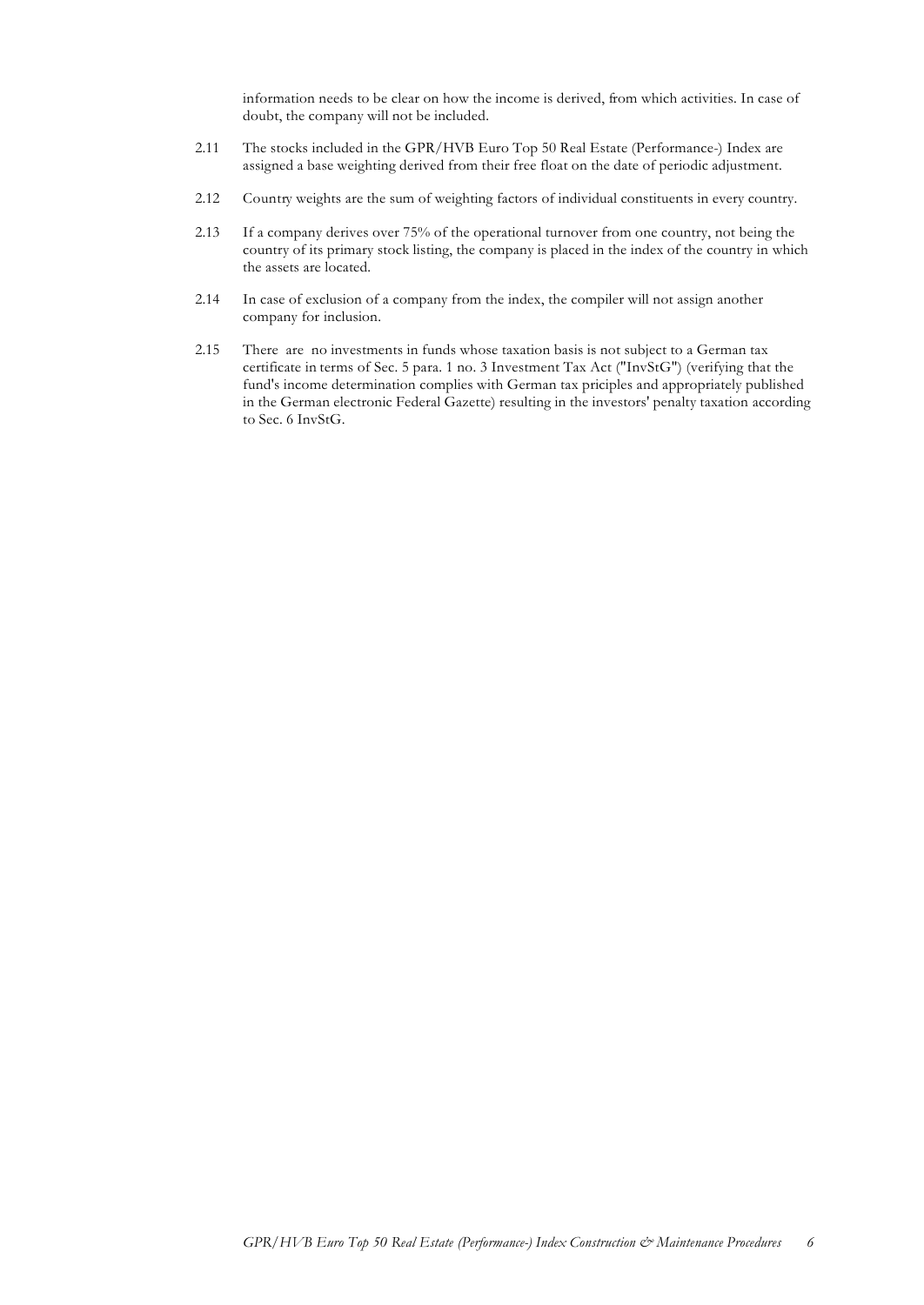#### 3 CALCULATION OF THE GPR/HVB EURO TOP 50 REAL ESTATE (PERFORMANCE-) INDEX

- 3.1 The value of the GPR/HVB Euro Top 50 Real Estate (Performance -) Index is based on total return calculations. The components of total return are price return and dividend return.
- 3.2 The base date of the GPR/HVB Euro Top 50 Real Estate (Performance-) Index is December 31, 1989 and the base value is 100.
- 3.3 Share prices are closing prices established during normal, regulated trading on the stock exchange of primary listing.
- 3.4 Share prices used are most recent closing trade prices. See the Price Source Appendix for an explanation.
- 3.5 Changes in free float will be implemented once a month, on the first trading day of each month.
- 3.6 Free float changes will be reported at least two weeks before occurrence.
- 3.7 The GPR/HVB Euro Top 50 Real Estate (Performance-) Index reflects gross dividend payments adjusted for withholding taxes at a percentage rate of 25 percent for each company.
- 3.8 Dividends are included in the index at the ex-dividend date.
- 3.9 Dividends paid out by a company are immediately reinvested at the first index calculation.
- 3.10 Foreign exchange rates are WM/Reuters London close rates. The service sets a daily standard for the foreign exchange rates required for index calculation, investment management and portfolio valuation. At short intervals before and after 16:00 hrs London time, representative bid and offer rates against the US dollar for some 112 currencies are selected from a wide range of contributing banks and foreign exch ange dealers. Anomalous data are screened out, and a median rate selected for each currency. The choice of 16:00 London time as the reference point for the rates captures a large selection of timely quotes from Continental European contributors to the Reuters system and reflects the peak trading period for the London and New York foreign exchange markets. The rates include contributions on a global basis, making them relevant for valuation purposes in all the world's time zones. In the event that WM/Reuters Closing Spot Rates are not published by the WM Company, the previous day's rates will be used to calculate the GPR/HVB Euro Top 50 Real Estate (Performance-) Index.
- 3.11 If for any reason the stock price or a foreign exchange rate is not known or deemed to be unreliable the compiler will, after proper inquiries have been made with the relevant pricing source, calculate the index on the basis of the most recent price for that stock or foreign exchange rate which is known to him.
- 3.12 The index may not invest more than 20% of their assets in securities issued by the same entity, provided however that for one issuer (and one only) this limit may be raised to 35%. In consequence, a security may not represent more than 20% of the index, provided however that one security (and one only) may represent up to 35% of the index.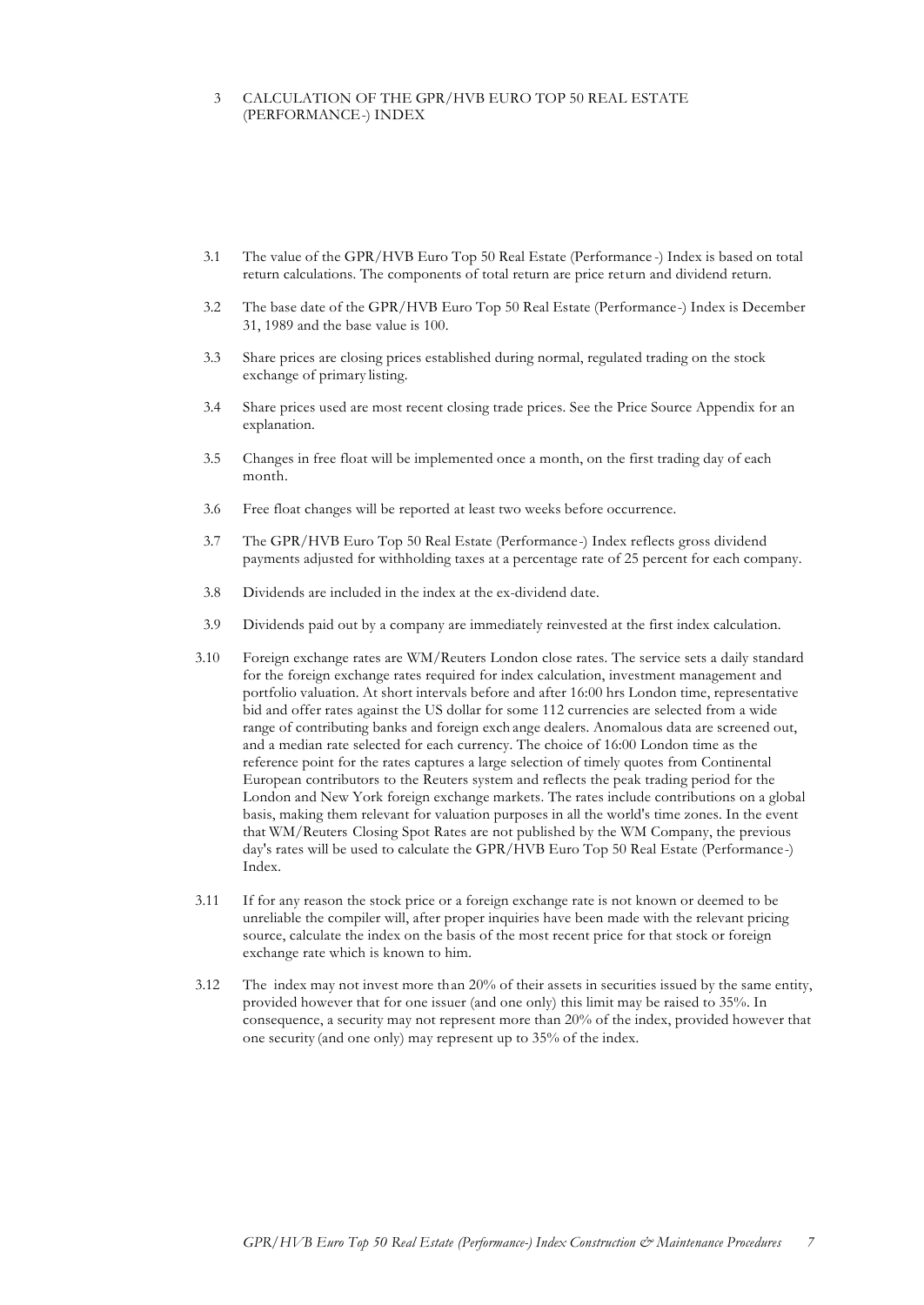# 4 PUBLICATION OF THE GPR/HVB EURO TOP 50 REAL ESTATE (PERFORMANCE- ) INDEX

- 4.1 The current value of the GPR/HVB Euro Top 50 Real Estate (Performance-) Index will be published once a day.
- 4.2 Index values calculated on calendar days except Saturdays, Sundays, Easter and December 25 and 26 will be published on the first trading day following calculation.
- 4.3 All index values will remain indicative index values until the fifth trading day of the month following publication of the index. Any changes in the indicative index values will be reported at that time.
- 4.4 After the fifth trading day, no changes to the index can occur.
- 4.5 The compiler of the GPR/HVB Euro Top 50 Real Estate (Performance-) Index reserves the right to delay publication of values of the index or to suspend or cease publication, if in his opinion circumstances prevail which prevent the proper calculation of the index.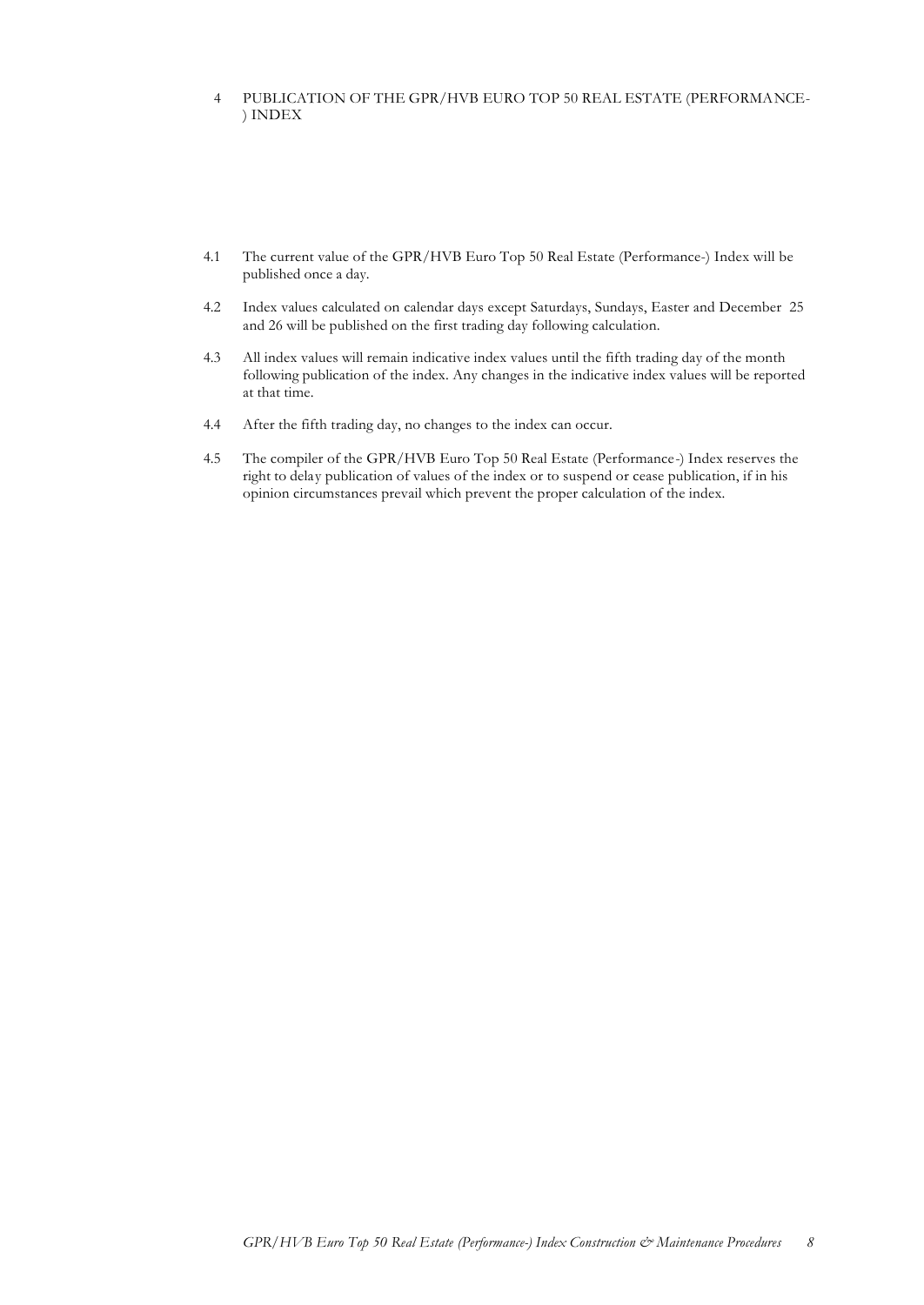## 5 PERIODIC ADJUSTMENT OF THE GPR/HVB EURO TOP 50 REAL ESTATE (PERFORMANCE-) INDEX

#### *General Rules*

- 5.1 The aim of the compiler of the GPR/HVB Euro Top 50 Real Estate (Performance-) Index when making a periodic adjustment is to ensure that the weighting and selection of the component countries and stocks remains in accordance with the basic principles of the Index, as described in chapter 2.
- 5.2 Periodic adjustments to the selection and base weighting of stocks and countries in the GPR/HVB Euro Top 50 Real Estate (Performance -) Index will occur semi-annually on the 31st of March and the 30st of September, or the first trading date afterwards in case of nonweek days or public holidays.
- 5.3 Changes in the selection and base weighting of countries or in the selection of stocks will be announced one month before occurrence of the adjustment. The compiler will publish a main list as well as a replacement list. The replacement list is ranked in order of first substitute and serves as a backup in case companies on the main list do not meet the inclusion criteria in the time frame between publication and adjustment. Any exclusion from the main listing will be reported immediately.
- 5.4 Periodic adjustment to the selection and base weighting of stocks and countries included in the GPR/HVB Euro Top 50 Real Estate (Performance -) Index may not change the historic value of the index.
- 5.5 The selection of stocks included in the GPR/HVB Euro Top 50 Real Estate (Performance-) Index shall be adjusted semi-annually on the basis of monthly trading volume on an absolute basis over the past year on the primary stock exchange. The stocks trading the largest monthly volume on the relevant exchange will be selected.
- 5.6 If there has not been a publication of monthly trading volume throughout the entire period, adjustments will be based on the longest possible period within that year.
- 5.7 If a stock has multiple listings only the primary listing will be considered.
- 5.8 The weighting of stocks included in the GPR/HVB Euro Top 50 Real Estate (Performance-) Index shall be adjusted semi-annually on the basis of free float of these stocks on the date of periodic adjustment. The compiler will use the most recently published data of free float.
- 5.9 In cases, which are not explicitly defined in the rules for periodic adjustment, periodic adjustment will be carried out in spirit of the aims mentioned in chapter 2.

#### *Company Structure Changes*

- 5.10 In case of a merger or acquisition in which all of the companies involved are in the index, only one company will continue to be part of the Index. The weight of this company is dependent on the free float market capitalization of the surviving company. Free float will be adjusted to publications following the offer. The compiler will not assign another company for inclusion. The final return will reflect the offer price or the latest trade; whichever is highest.
- 5.11 In case of a merger or acquisition in which one of the companies involved is in the GPR/HVB Euro Top 50 Real Estate (Performance-) Index and the other company does not meet the criteria as expressed in chapter 2, the company resulting from the activity will have to comply with these criteria in order for the company to remain included in the GPR/HVB Euro Top 50 Real Estate (Performance-) Index. If the resulting company fails to meet these criteria, the company will be excluded.
- 5.12 Newly listed companies will be included in the GPR/HVB Euro Top 50 Real Estate (Performance-) Index at the closing price of the first trading date if they meet Rule 2.7. They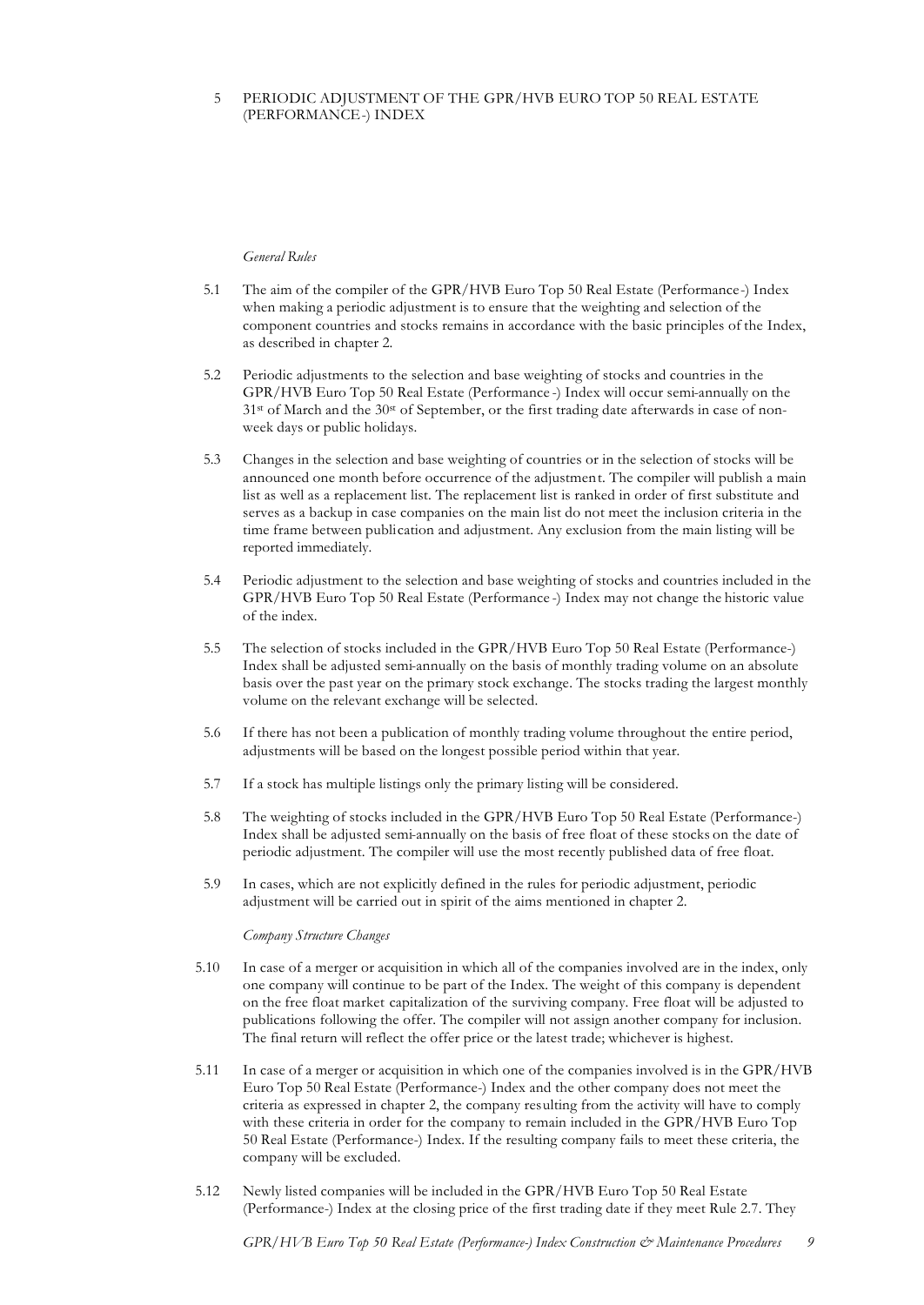will remain in the index for at least 6 months. If a newly listed company does not explicitly expect to pay at least a 0.5 percent dividend in the first year, then it will not be eligible for immediate inclusion. The GPR/HVB Euro Top 50 Real Estate (Performance-) Index can temporarily have more than 50 companies included until the next semi-annual rebalancing. If the final constituent list for the next rebalncing has already been published according to Rule 5.3, the GPR/HVB Euro Top 50 Real Estate (Performance -) Index can have more than 50 companies included until the semi-annual rebalancing following the next rebalancing. At that rebalancing the number of stocks selected under Rule 2.3 is decreased by the number of stocks included under this Rule.

- 5.13 After the occurrence of a de-merger of a company included in the GPR/HVB Euro Top 50 Real Estate (Performance-) Index, both the original and/or the newly created entities will immediately become part of the index whenever the new entities meet the criteria of chapter 2.
- 5.14 After the occurrence of a spin-off of part of a company included in the GPR/HVB Euro Top 50 Real Estate (Performance-) Index, only the original company will remain part of the index. The spin-off will be treated as an initial public offering.
- 5.15 In case of a suspension of trading in a company, the price of the share will remain the price of the last trade in the companies' shares, reflecting a zero return. The weight of the company in the GPR/HVB Euro Top 50 Real Estate (Performance-) Index will remain unchanged. In case the suspension eventually leads to a bankruptcy, the loss of the investment will be taken on the filing date. Whenever the suspension continues for more than three consecutive months, the share price will be set at zero, assuming a total loss of the investment.

#### *Company Capital Changes*

- 5.16 The amount of shares outstanding will be changed to reflect seasoned offerings and share repurchases at the day of occurrence.
- 5.17 If a company goes bankrupt, the index will reflect the return by setting the price at zero, in order to reflect a total loss of the investment.
- 5.18 In case of a stock split, a stock dividend, a poison pill, a rights issue or a bonus issue the number of shares will be adjusted. Furthermore, an adjustment factor is implemented to ensure continuity of return calculations.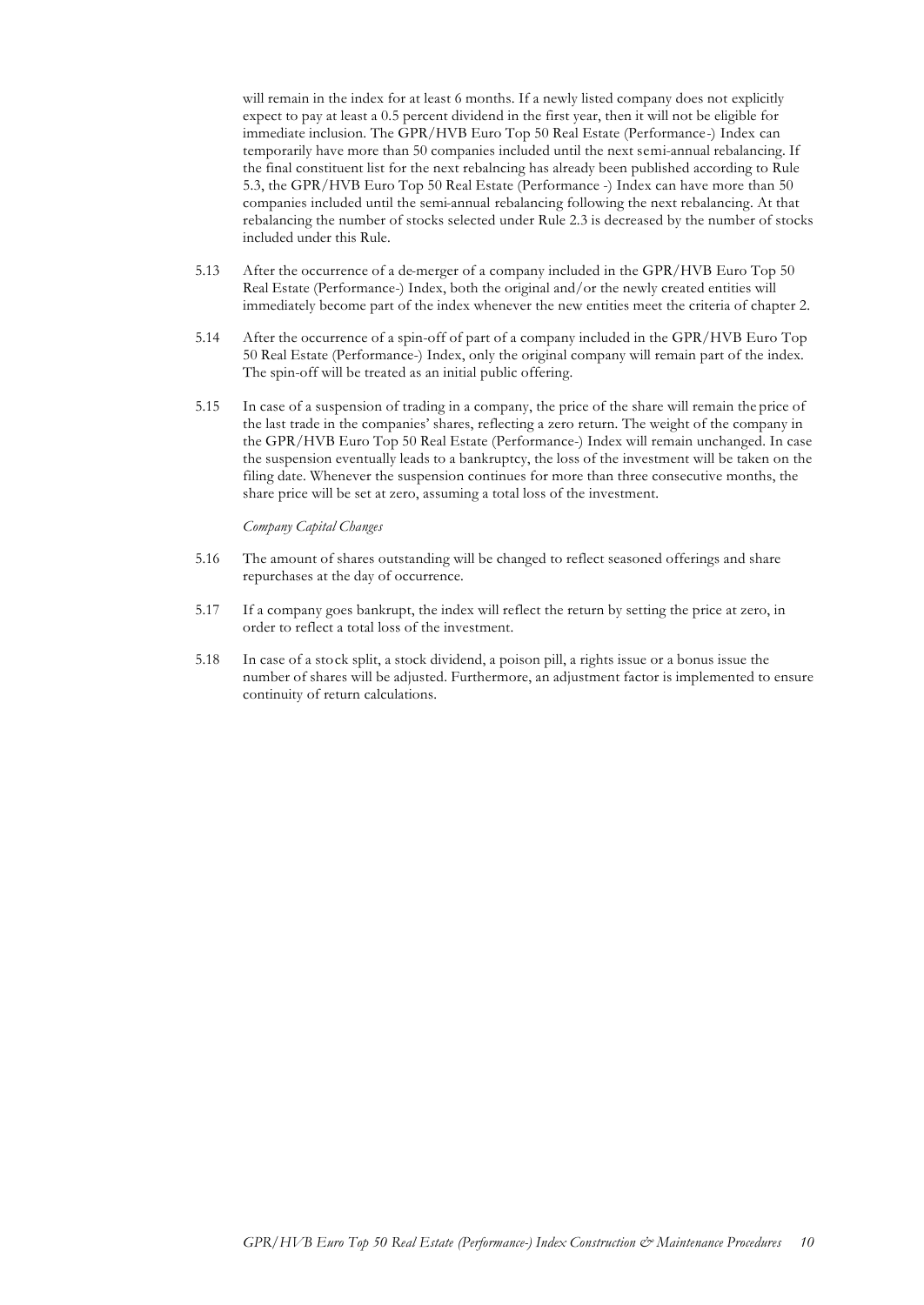## 6 FINAL PROVISIONS FOR THE GPR/HVB EURO TOP 50 REAL ESTATE (PERFORMANCE-) INDEX

- 6.1 Global Property Research acts as the compiler of the GPR/HVB Euro Top 50 Real Estate (Performance-) Index.
- 6.2 The compiler of the GPR/HVB Euro Top 50 Real Estate (Performance-) Index is responsible for the daily administration of the index. The compiler of the GPR/HVB Euro Top 50 Real Estate (Performance-) Index is also responsible for decisions regarding the interpretation of these rules.
- 6.3 In cases for which the rules make no provision, but which require immediate action, the compiler of the GPR/HVB Euro Top 50 Real Estate (Performance-) Index shall decide to the best of his ability and within the spirit of and in accordance with the aim of the rules.
- 6.4 These rules may be amended, which may also lead to a change in the GPR/HVB Euro Top 50 Real Estate (Performance-) Index. There must be a period of at least three months between the date of publication of a proposed amendment and the date on which it comes into effect, unless the amendment does not conflict with any interest of the parties involved. No responsibility is accepted for damages arising from an amendment to the rules of the GPR/HVB Euro Top 50 Real Estate (Performance -) Index.
- 6.5 The compiler of the GPR/HVB Euro Top 50 Real Estate (Performance-) Index shall make every effort to safeguard the accuracy of the composition, publication and adjustment of the GPR/HVB Euro Top 50 Real Estate (Performance -) Index in accordance with the applicable rules. However, the compiler of the Index accepts no responsibility whatsoever for any inaccuracy in the share prices, the calculation and publication of the index, the information used to make adjustments neither in the Index nor in the adjustments themselves.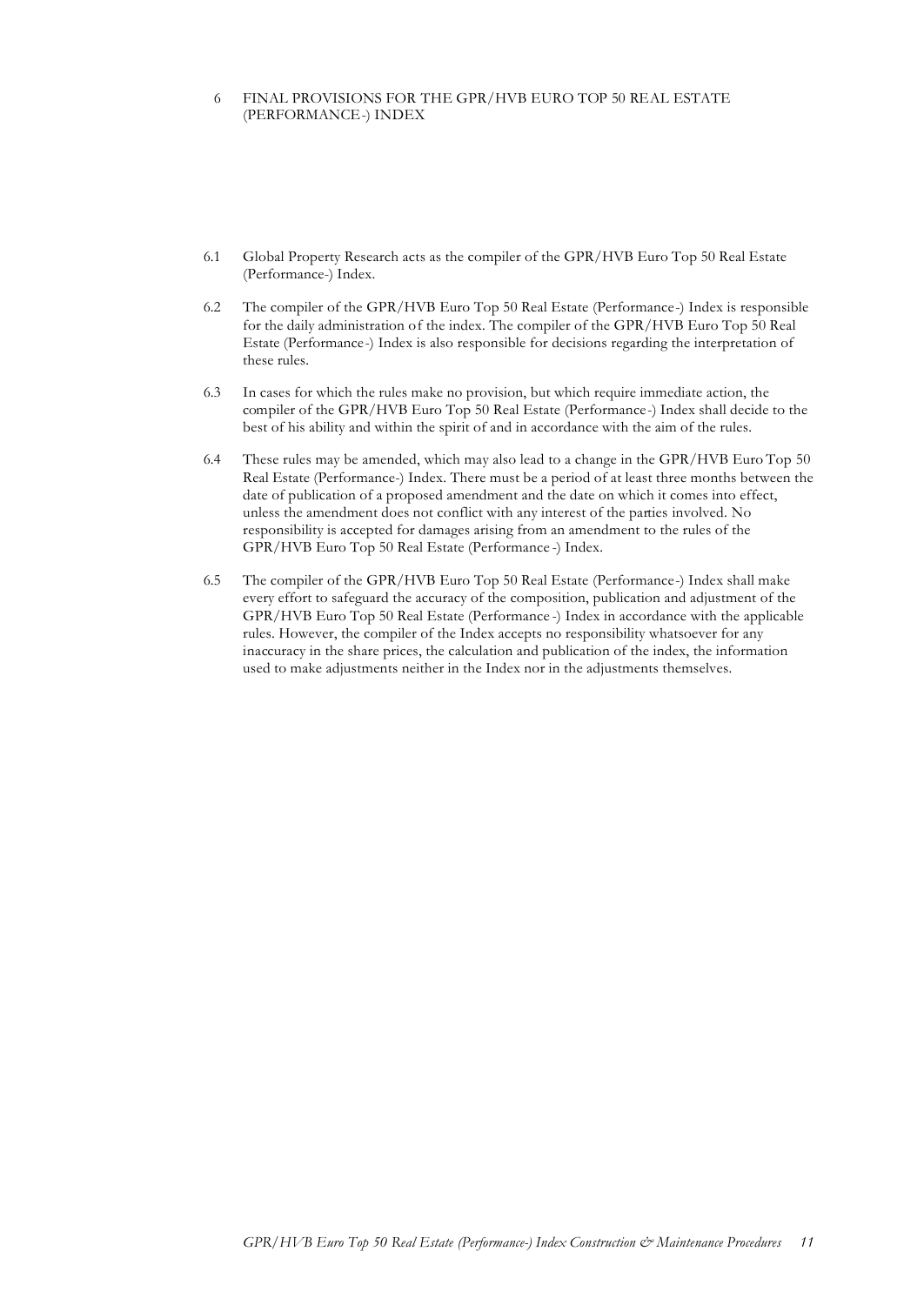*Appendix*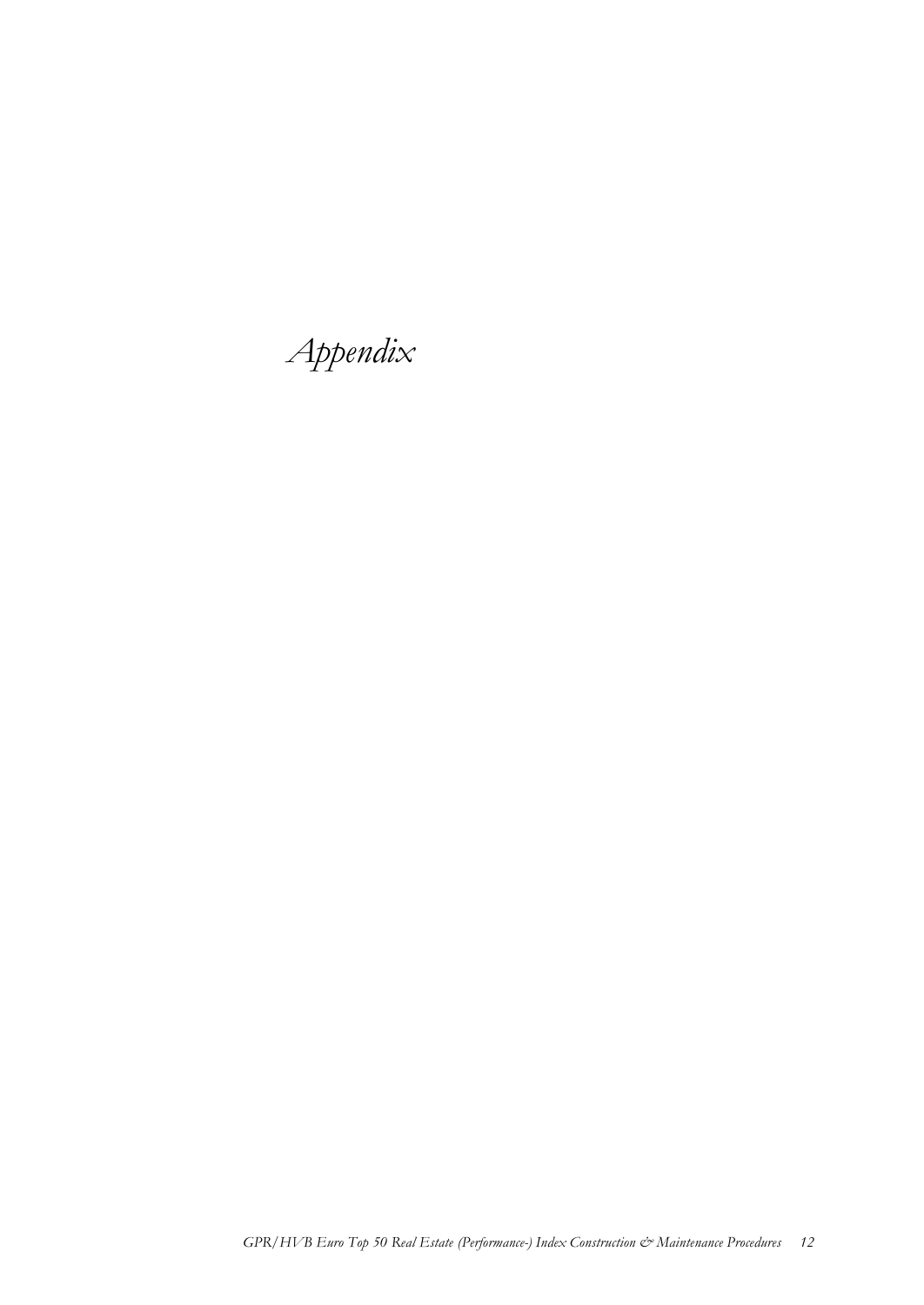## 7 TECHNICAL APPENDIX

#### 7.1 Deriving returns for individual shares

Using the stock price and dividends the returns for the individual companies can be determined. We will assume calculation of the GPR Indices in euro. The following equation describes the calculation of the performance index returns:

$$
r_{i,t}^{\epsilon} = \frac{P_{i,t_1}^{\epsilon} + D_{i,t_1}^{\epsilon} - P_{i,t_0}^{\epsilon}}{P_{i,t_0}^{\epsilon}}
$$

In which,

| $\epsilon$<br>$r_{i,t}$                                                                    | Return of share <i>i</i> in euro in period $(t_0, t_1)$ |
|--------------------------------------------------------------------------------------------|---------------------------------------------------------|
| $\overline{P}_{\scriptscriptstyle i{\scriptscriptstyle f1}}^{\scriptscriptstyle \epsilon}$ | Price of share <i>i</i> at time $t_1$ in euro           |
| $\boldsymbol{D}_{^{i,t1}}^{\boldsymbol{\epsilon}}$                                         | Dividend on share <i>i</i> at time $t_i$ in euro        |
| $\overline{P}_{\scriptscriptstyle i,t\scriptscriptstyle 0}^{\scriptscriptstyle \epsilon}$  | Price of share <i>i</i> at time $t_0$ in euro           |
|                                                                                            | Latest trading day                                      |

The following equation describes the calculation of the price index in local currency:

$$
r_{i,t}^{LOC} = \frac{P_{i,t_1}^{LOC} - P_{i,t_0}^{LOC}}{P_{i,t_0}^{LOC}}
$$

In which,

 $\boldsymbol{r}^{\scriptscriptstyle L \alpha}_{\scriptscriptstyle i,t}$ *LOC* Return of share *i* in local currency in period  $(t_0, t_1)$  $\bm{P}^{\scriptscriptstyle LOC}_{\scriptscriptstyle i,t1}$ *i*,*t*1 Price of share *i* at time *t 1* in local currency  $\bm{P}^{\scriptscriptstyle LOC}_{\scriptscriptstyle i,t0}$ *i*,*t*0 Price of share *i* at time  $t_0$  in local currency *t* Latest trading day

#### 7.2 Deriving returns on countries

Combining the returns described above with the (free float) market capitalization of each company, we can calculate the country return. We do this by creating a portfolio with a certain initial value. We first determine the amount of money that needs to be invested in each company by calculating the (free float) market capitalization of the company relative to the (free float) market capitalization of the index. The amount of money invested in the company is the value of the portfolio times the weight of the company in the index. When the amount of money that will be invested in a specific company is known, we need to calculate the number of shares that are bought in the company to come to the actual investment. The amount of shares that is bought equals the investment in the company divided by the price of one share in the company.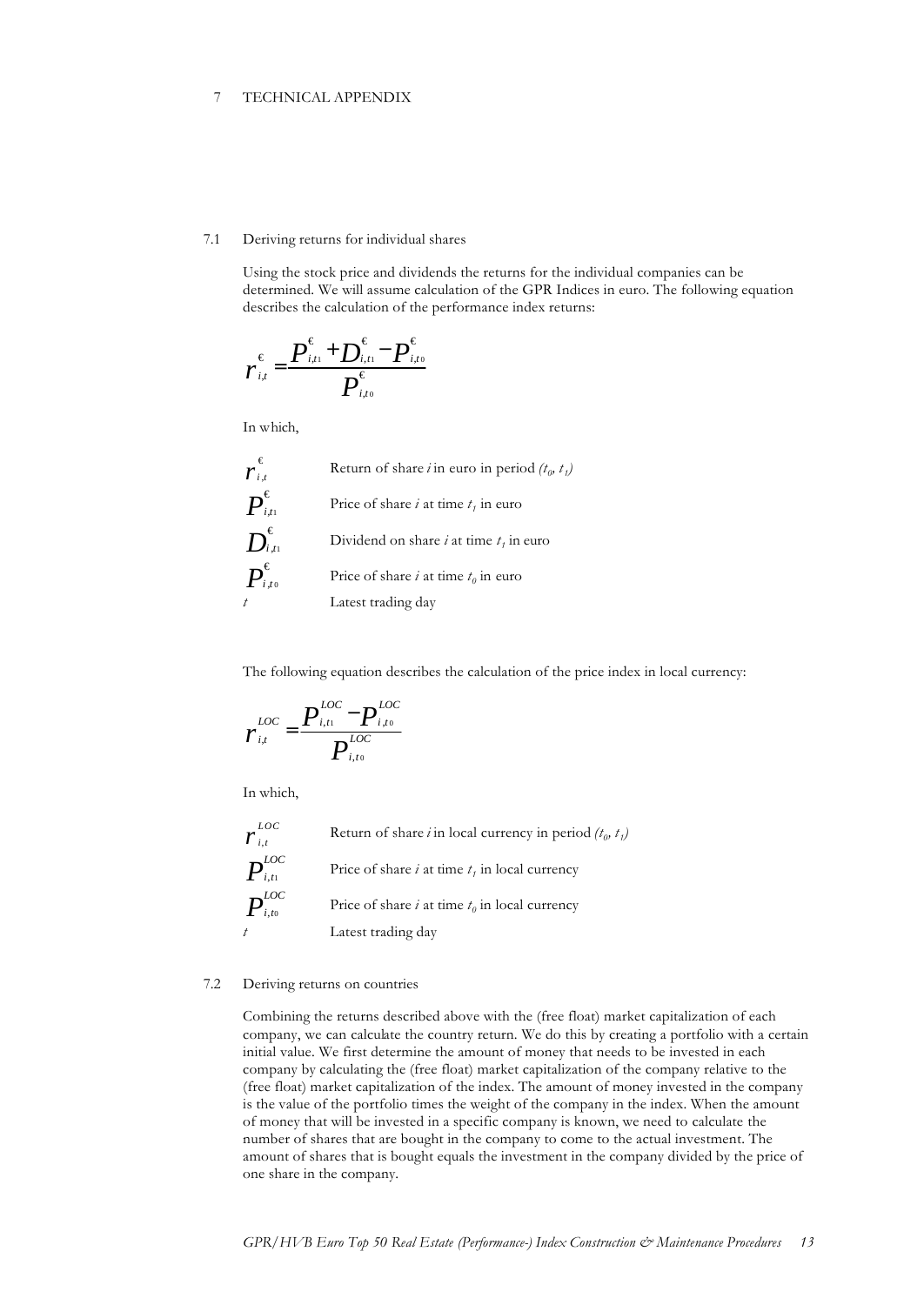The following equation describes the calculation of the weight of a company in the index:

$$
W_{i,t0}^{\epsilon} = \frac{C_{i,t0}^{\epsilon}}{\sum_{i=1}^{N_{t=0}} C_{i,t0}^{\epsilon}}
$$

in which,

$$
W_{\scriptscriptstyle i{\scriptscriptstyle,}0}^{\scriptscriptstyle \epsilon}
$$
 
$$
C_{\scriptscriptstyle i{\scriptscriptstyle,}t{\scriptscriptstyle 0}}^{\scriptscriptstyle \epsilon}
$$

Weight of company *i* at base date

(Free float) market capitalization of company *i* at base date

The return on the country index is a comparison of the portfolio value with the initial value. The following section elaborates on this.

We assume that at the base date a certain amount is invested in the property companies that comply with the selection criteria. In each company, an amount corresponding to the weight  $W_{i0}$  times the total investment of the portfolio  $I_{i0}$  will be invested. The amount of shares invested at the base date in company *i* equals the investment in company *i* divided by the price of a single share in company *i* at the base date *t 0* .

The number of shares that will be invested is needed to determine the change in value and the total dividend amount of the investment in a specific share. We calculate the value of the investment in share *i* after one period by multiplying the number of shares invested at the beginning of the period with the sum of the price and the dividend at the end of the same period.

The value of the investment in company *i* is now calculated by multiplying the amount of shares in the company with the return made on a single share:

$$
\boldsymbol{I}_{i,t}^{\epsilon} = \left(\boldsymbol{I}_{t0}^{\epsilon} \boldsymbol{*} \boldsymbol{W}_{i,t0}^{\epsilon}\right) \boldsymbol{*} \boldsymbol{r}_{i,t}^{\epsilon}
$$

in which,

 $\bm{I}^{\bm{\epsilon}}_{\scriptscriptstyle i,t}$ , The value of the investment in company *i* at time *t*.  $\overline{I}_t^\epsilon$ 0 Investable capital at time *t<sup>0</sup>*

The total value of the index at *t* is calculated by taking the sum of the value of all investments in the index at time *t*, as the next equation shows. The value of the index is the sum of all returns on the investments of all shares at time *t*.

$$
I_t^{\epsilon} = I_{t_0}^{\epsilon \sum_{i=1}^{N_{t-1}} W_{i,t_0}^{\epsilon} * r_{n,t}^{\epsilon}}
$$

in which,

$$
\overline{I}_t^{\epsilon}
$$

Value of the index at time *t*

Because the sum of the weights of the funds is 1 per definition, the equation can be re-written as follows:

$$
\boldsymbol{I}_{t}^{\epsilon} = \boldsymbol{I}_{t0}^{\epsilon} \left( 1 + \sum_{n=1}^{N_{t-1}} (\boldsymbol{W}_{n,t0}^{\epsilon} * \boldsymbol{r}_{n,t}^{\epsilon}) \right)
$$

in which,

$$
N{\scriptstyle_{\scriptscriptstyle f0}}
$$

Number of companies that met the inclusion criteria at time  $t_0$